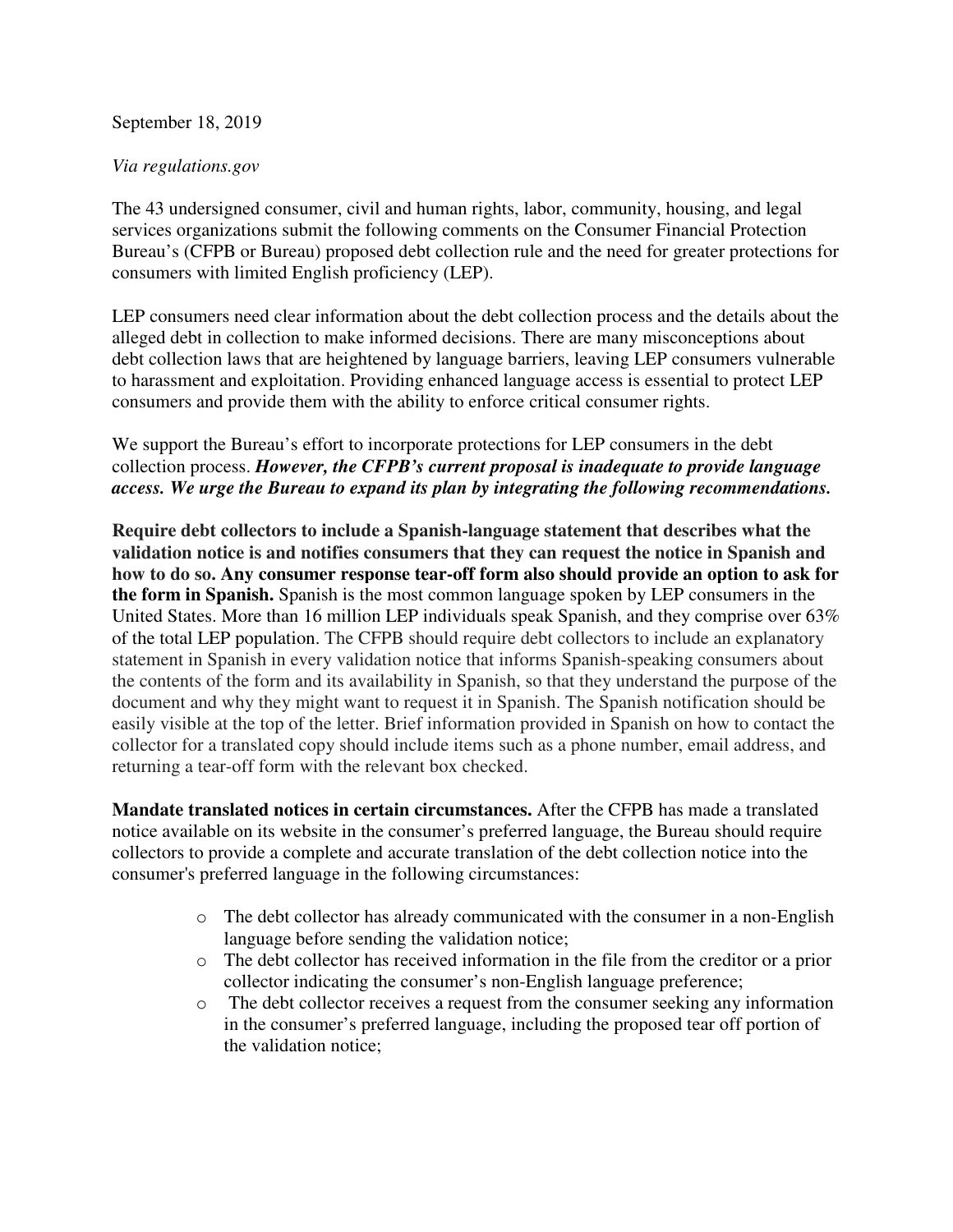$\circ$  If the debt collector later communicates with the consumer in a non-English language, in which case the collector must send the translated validation notice at that time.

**Translate validation notices into the top eight languages and deem Bureau translations as complete and accurate.** Nearly 83% of LEP consumers speak one of the top eight languages: Spanish, Chinese, Vietnamese, Korean, Tagalog, Russian, Arabic, and Haitian Creole.<sup>1</sup> The CFPB should translate the standard validation notice into these languages and conduct consumer testing to confirm that the notice conveys the right information. Once the translated notices are complete, the Bureau should make the translated notices available on the Bureau's website and deem them complete and accurate for debt collectors using them. Collectors should also be permitted to use their own complete and accurate translation.

**Track and transfer language preference.** When LEP consumers indicate that they prefer to communicate in a language other than English, the CFPB should require debt collectors to place the preferred language information in their computer systems and transfer such information as part of the file to the original creditor and any subsequent collectors if the debt is sold or transferred. Tracking and transferring language preference is a critical step toward improved language access for LEP consumers. It also creates a more efficient process for collectors by circumventing the time and resources needed to identify the consumer's preferred language. A consumer's indication of language preference should be treated as a request for a translated validation notice, triggering the obligation to track such information and to provide the translated notice if the CFPB has made a model translation available on its website.

We ask that the CFPB incorporate these recommendations to provide LEP consumers with meaningful access to information regarding their debts in collection.

If you have any questions, please contact Linda Jun at (202)715-8919 or linda@ourfinancialsecurity.org.

Sincerely,

-

Americans for Financial Reform Education Fund Action Center on Race and the Economy Alaska Public Interest Research Group (AkPIRG) Atlanta Legal Aid Society, Inc. California Reinvestment Coalition Center for Responsible Lending Chicago Area Fair Housing Alliance Connecticut Fair Housing Center Consumer Action

<sup>&</sup>lt;sup>1</sup>U.S. Census Bureau, 2017 American Community Survey 1-Year Estimates, American Community Survey (Washington, DC: U.S. Census Bureau) Table B16001 (accessed July 27, 2019), *available* at https://factfinder.census.gov/faces/tableservices/jsf/pages/productview.xhtml?src=bkmk.).